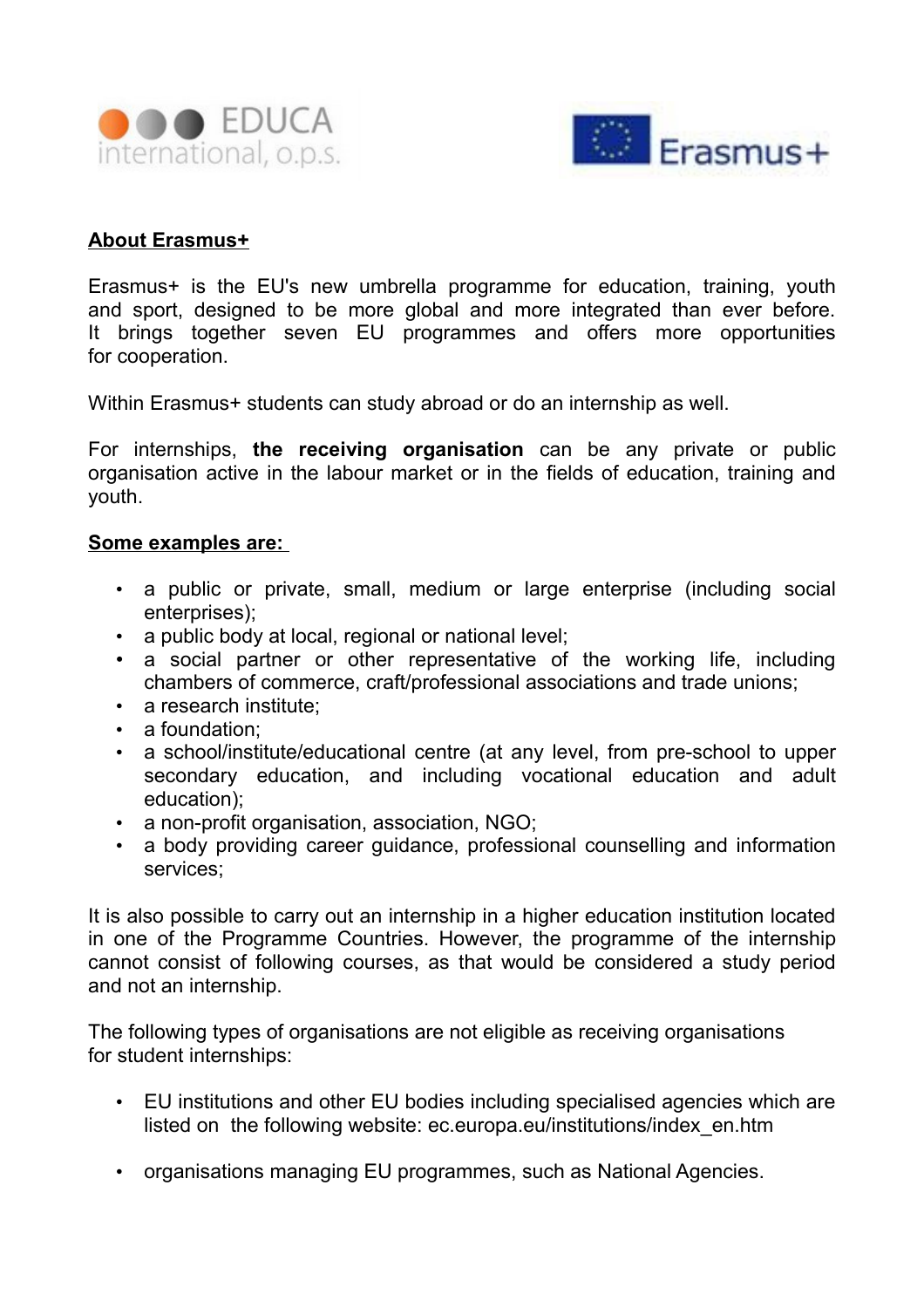## **Duration of an internship**

The duration of a internship period is of a **minimum of 2 months to a maximum of 12 months.**

### **What can Educa International offer to you?**

Educa International, o.p.s. is a non-governmental, non-profit organization established in 2007 in order to provide beneficial services for the public aimed at education and development of human resources support of qualification and further education of pedagogic staff organization of internships for students, young employees, teachers and trainers.

Currently, we can offer many trainee positions within the scope of Erasmus programme with a grant from your university and also find you a company and internship according to your needs and professional specialization.

## **We can offer:**

- work as a **language teacher** or **teacher assistent** – English, German, French or Spanish language. This offer stands mainly for student of a teaching study programme or philology.

It means that students can undertake their Erasmus practical placement within schools teaching and supporting Czech students mainly to improve their communication skills in foreign languages. When it comes to main requirements, students need to be future teachers in above mentioned languages (one of them, of course), or future teachers native (or fluent) in them. Now we have a long list of local schools asking for assistants who can help in schools not only to pupils and students, sometimes they can be invited also to improve the language knowledge of teachers and administrative staff in schools. These students can work not only in the Czech elementary, primary and secondary schools but in the language schools and other institutions as well.

- work in **business companies** (import and export), **hotels** and **travel agencies**

- work within the study programme of **tourism, marketing, law, management, history, environment….**